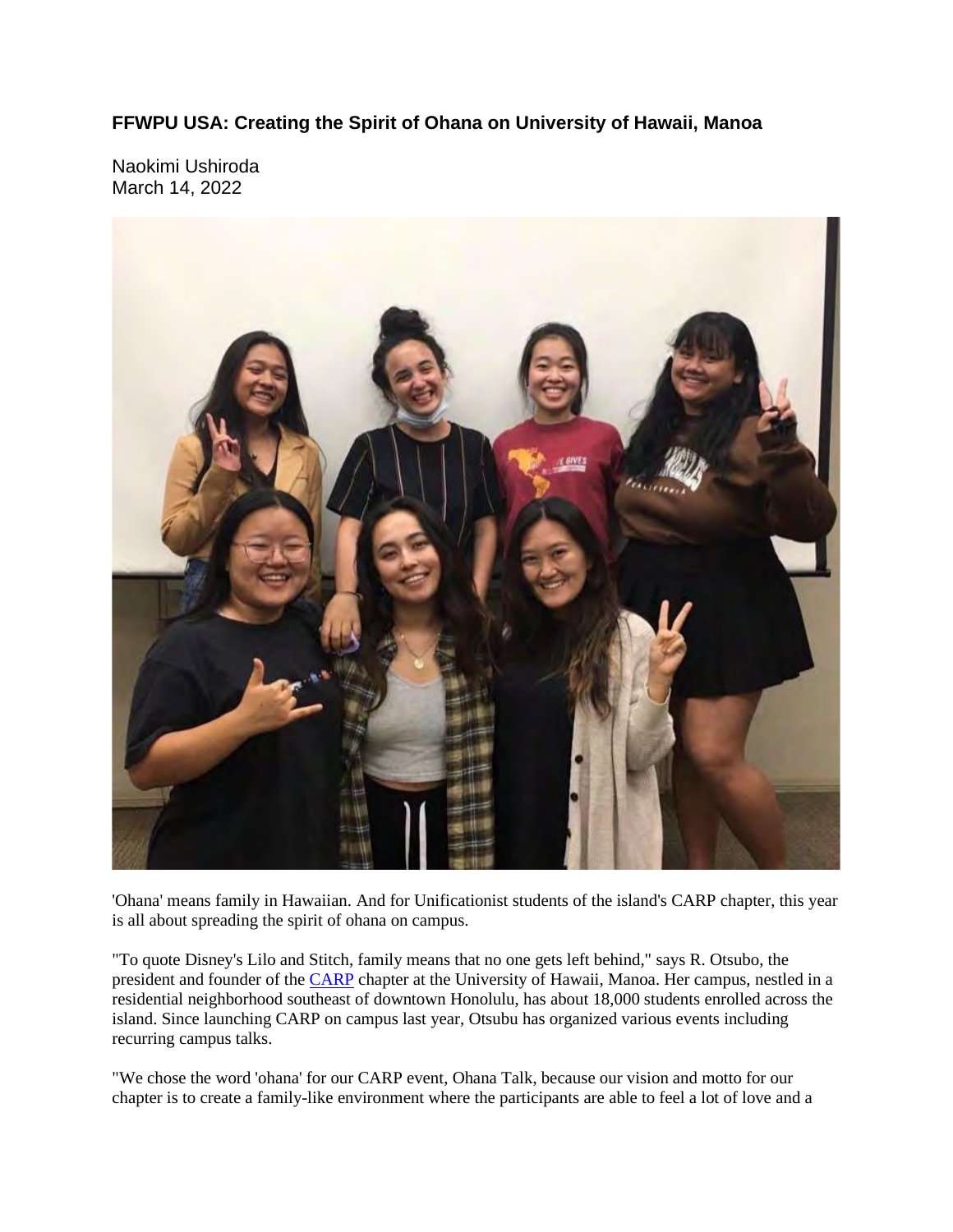place where they would want to come back," she says. "Just like the great state of Hawaii, CARP Hawaii greatly treasures family."

The tight-knit group meets weekly on Friday afternoons for Ohana Talk at UH Manoa's Campus Center. This boost of "family time" among friends and other students enables members to decompress from the school week, share, and reflect all while studying words of inspiration from True Parents.

"We do readings of words from CARP's founders, True Parents, and discussions in small groups," says Otsubo. So far the talks have been successful, attracting new members and helping a number of young people work through different things on their mind.

"The people that come have been vulnerable, sharing their thoughts on our topics, and connecting it with the questions that we asked them when we first met them," says Otsubo.

In Hawaii, the concept of ohana is generationally ingrained and expansive - within each town lies an intimate community that grows up together, knows each other's families, and supports and roots for each other. Otsubo says fostering ohana on campus through CARP means connecting with people on a much deeper level.

"True Parents taught that we are all one family under God," she says. "This message and understanding of family is something that can touch the young people of Hawaii."

Since its inception in 1966, CARP has developed chapters on university and college campuses across the U.S. and around the world.

"CARP is created for students by students," says CARP's National President Jinil Fleischman. "We create programs, events, and activities promoting principles and raising leaders. Student leaders engage others in thoughtful and meaningful discussion as well as deep and long-lasting relationships for peace and growth."

"After study, we practice," Fleischman says. "Change doesn't happen overnight but rather incrementally through daily, consistent effort. That's what we practice. CARP offers a loving environment for students to encourage growth."

In CARP Hawaii, Otsubo sees this growth through their Ohana Talks. "The experience has been amazing so far," she says. "We have already seen some positive changes in the people who have joined us."

You can learn more about CARP and find a local chapter here.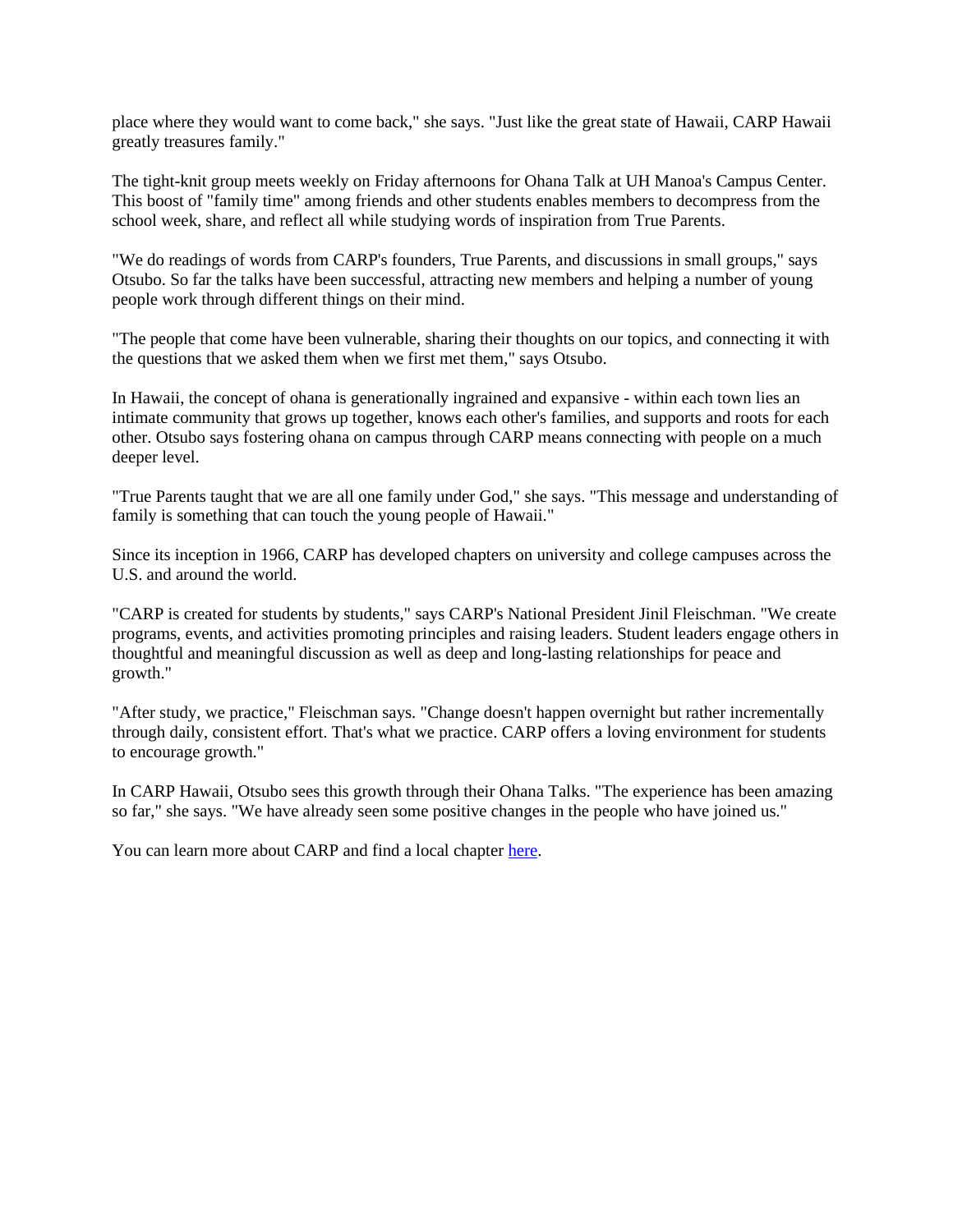

# **Principles Worth Living**

 $\frac{1}{2}$ 

#### Before I hope to master the universe, I must first master myself.

- Sun Myung Moon



**A movement of students by students** 





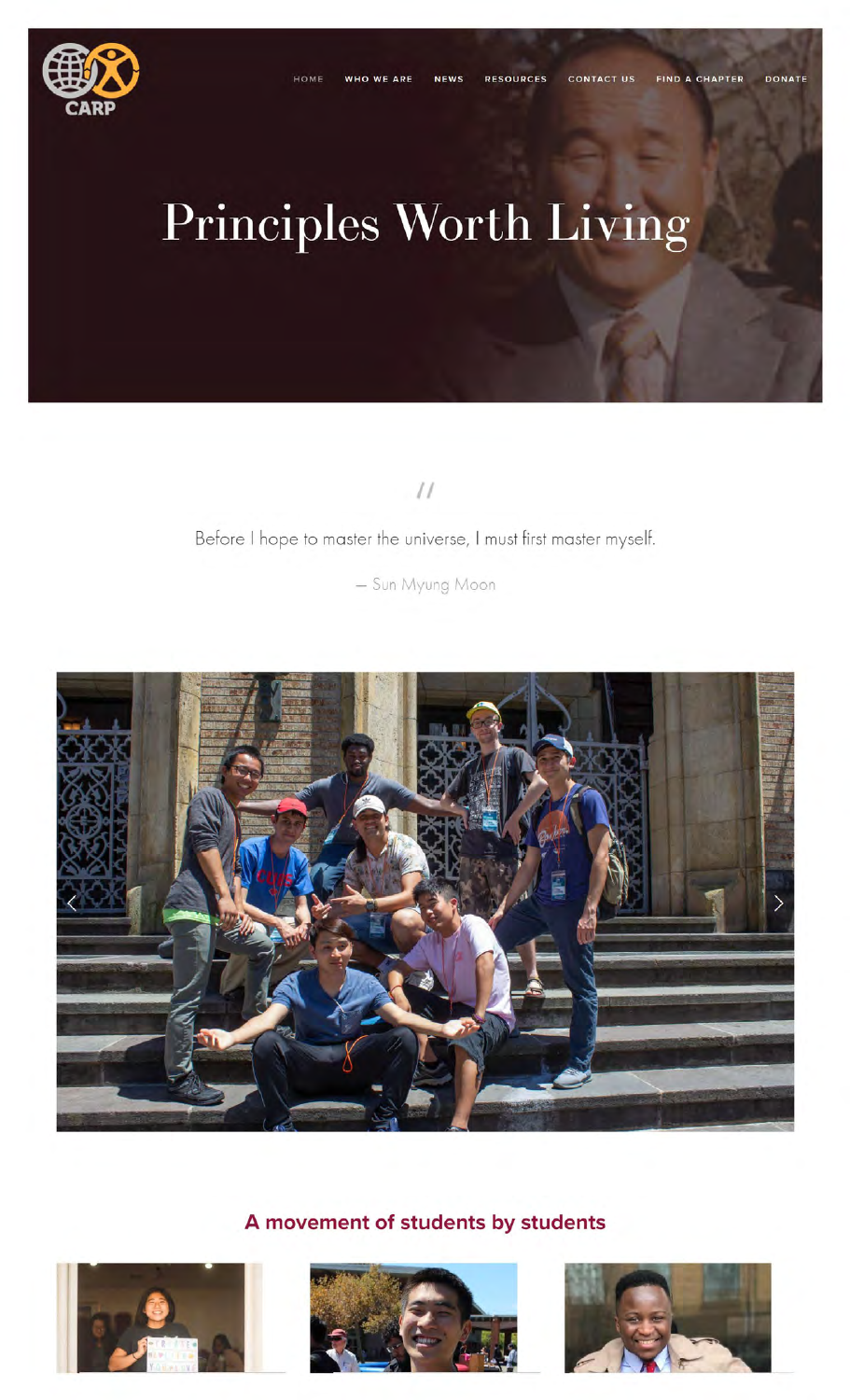#### Mia Taguchi **College of Southern Nevada, NV**

"As my time in CARP progressed, I started to understand more and more that if I truly want to make a difference in the world, it starts with not just the individual, but the impact an individual has on the family. The impact our actions have encompasses a whole circle of people.

**READ MORE** 



" I want everyone to see the Principle and the CARP culture and feel moved and inspired by it. I want to create a chapter that truly aims to bring a new perspective for all members and they can come out of CARP thinking that it made a positive change in their life."





**Josue Kisile Grand Rapids Community College, Ml** 

" Transferring your vision and passion to others is probably the hardest part of leadership, but it takes you on a very needed journey of patience and perseverance. I have grown so much as a leader through this journey."

READ MORE

**READ MORE STUDENT STORIES** 



Find a chapter near youl



#### UPDATES

Creating Ohana on Campus Mar 4, 2022



CARP Princeton: It's the Year of the Tiger Feb 19, 2022



 $\langle \rangle$ 

Abbreviated News: CARP Dallas starts the year with Divine Principle Jan 23, 2022



## Meet the Founders

Rev. Sun Myung Moon and Dr. Hak Ja Han Moon

LEARN MORE